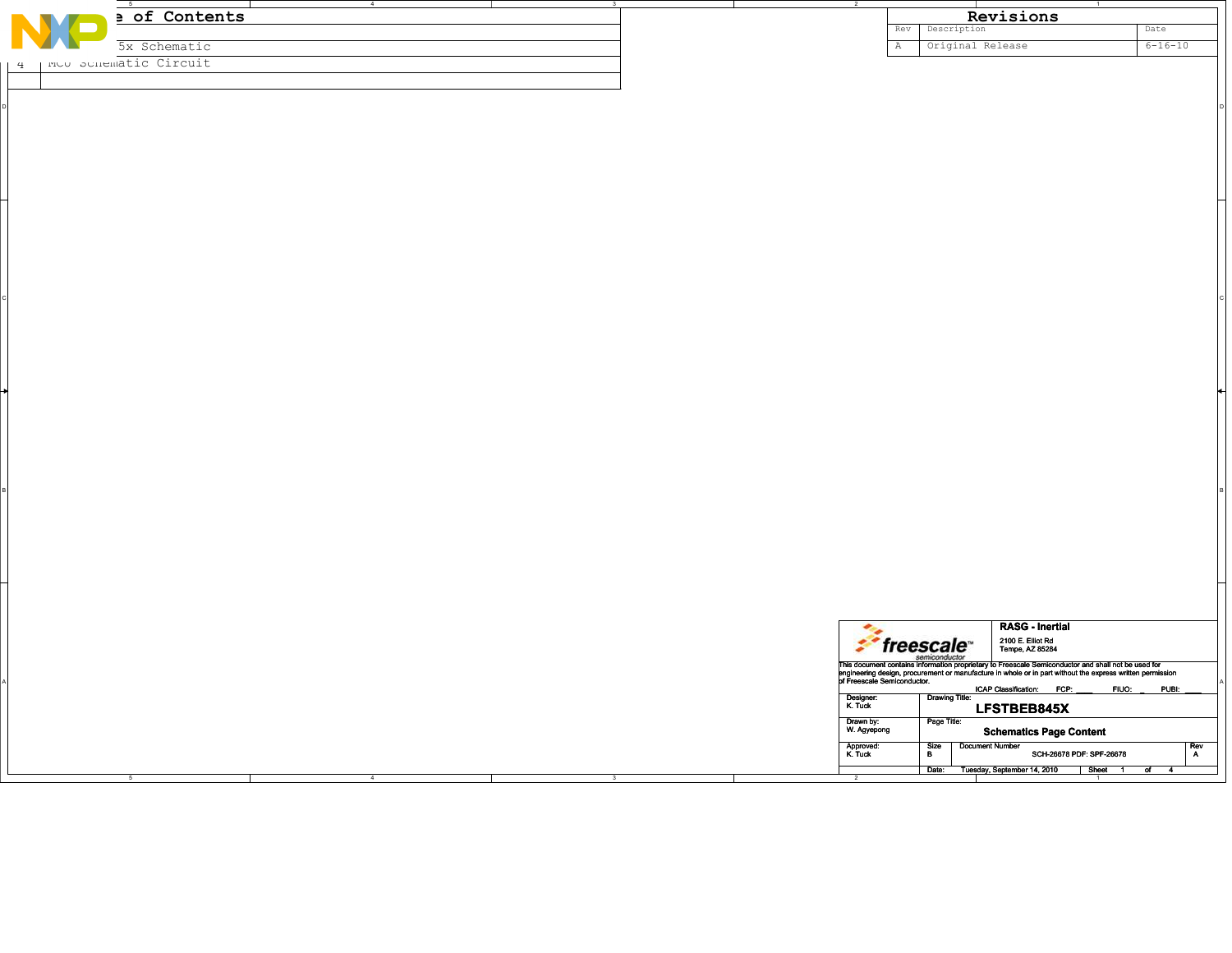| $-5$<br>wise Specified:<br>are in ohms, most are 1%, 1/10 Watt. Otherwise are 5%, 1/8 Watt.<br>All capacitor's are in uF, some are 10% or 20%<br>All voltages are DC<br>All polarized capacitors are tantalum<br>2. Interrupted lines coded with the same letter or letter<br>combinations are electrically connected.<br>3. Device type number is for reference only. The number<br>varies with the manufacturer.<br>4. Special signal usage:<br>_B Denotes - Active-Low Signal<br><> or [] Denotes - Vectored Signals<br>5. Interpret diagram in accordance with American |              |
|-----------------------------------------------------------------------------------------------------------------------------------------------------------------------------------------------------------------------------------------------------------------------------------------------------------------------------------------------------------------------------------------------------------------------------------------------------------------------------------------------------------------------------------------------------------------------------|--------------|
|                                                                                                                                                                                                                                                                                                                                                                                                                                                                                                                                                                             |              |
|                                                                                                                                                                                                                                                                                                                                                                                                                                                                                                                                                                             |              |
|                                                                                                                                                                                                                                                                                                                                                                                                                                                                                                                                                                             |              |
|                                                                                                                                                                                                                                                                                                                                                                                                                                                                                                                                                                             |              |
| National Standards Institute specifications, current<br>revision, with the exception of logic block symbology.                                                                                                                                                                                                                                                                                                                                                                                                                                                              |              |
|                                                                                                                                                                                                                                                                                                                                                                                                                                                                                                                                                                             |              |
|                                                                                                                                                                                                                                                                                                                                                                                                                                                                                                                                                                             |              |
|                                                                                                                                                                                                                                                                                                                                                                                                                                                                                                                                                                             |              |
|                                                                                                                                                                                                                                                                                                                                                                                                                                                                                                                                                                             |              |
|                                                                                                                                                                                                                                                                                                                                                                                                                                                                                                                                                                             |              |
|                                                                                                                                                                                                                                                                                                                                                                                                                                                                                                                                                                             |              |
| $2^{\circ}$ freescale                                                                                                                                                                                                                                                                                                                                                                                                                                                                                                                                                       |              |
| Drawing Title:<br>LFSTBEB845X<br>Page Title:                                                                                                                                                                                                                                                                                                                                                                                                                                                                                                                                |              |
| <b>NOTES</b><br><b>Document Number</b><br>Size<br>SCH-26678 PDF: SPF-26678<br>$\mathbf{B}$<br>Date:<br>Wednesday, June 23, 2010 Sheet 2<br>ল                                                                                                                                                                                                                                                                                                                                                                                                                                | $Rev$<br>$A$ |

4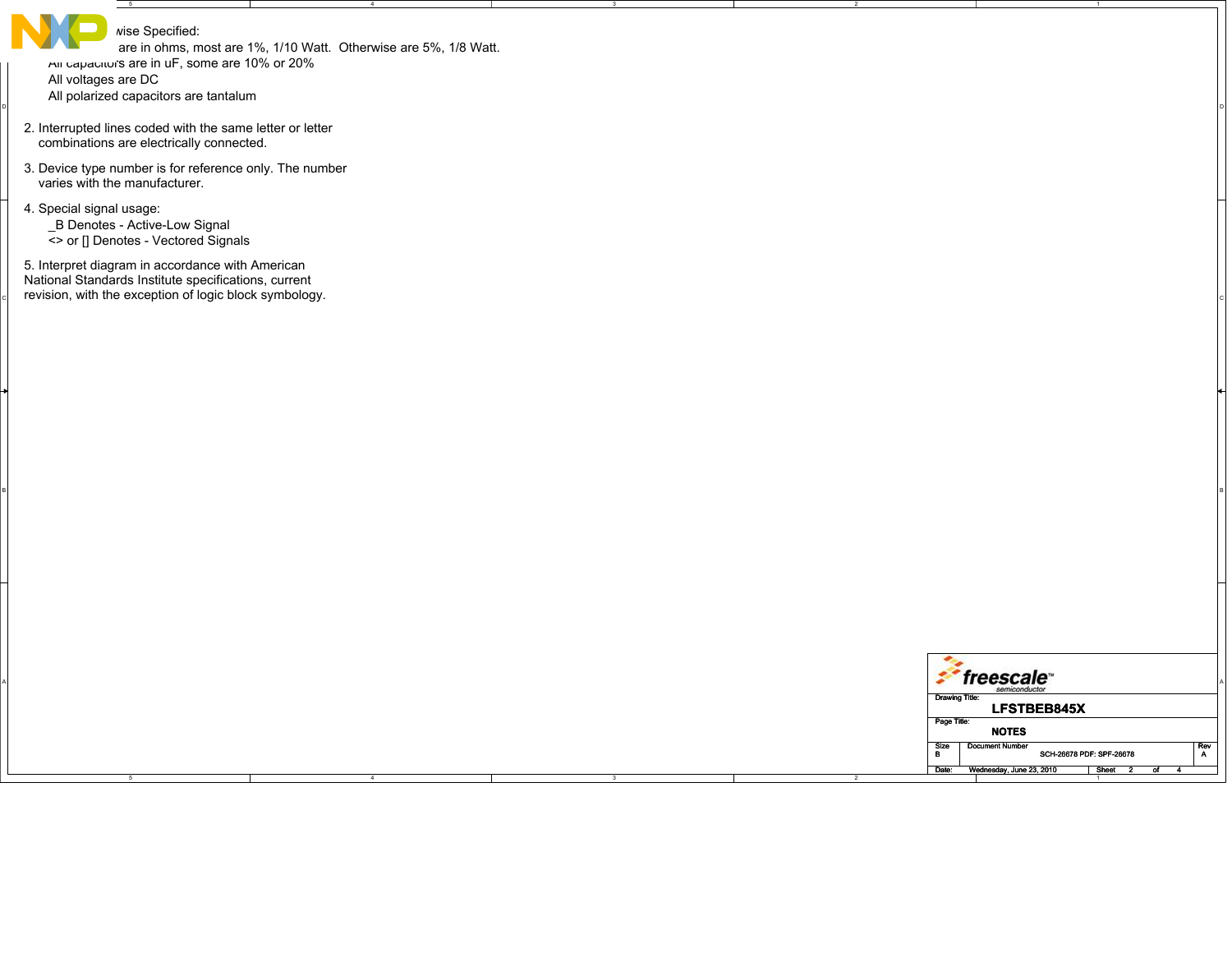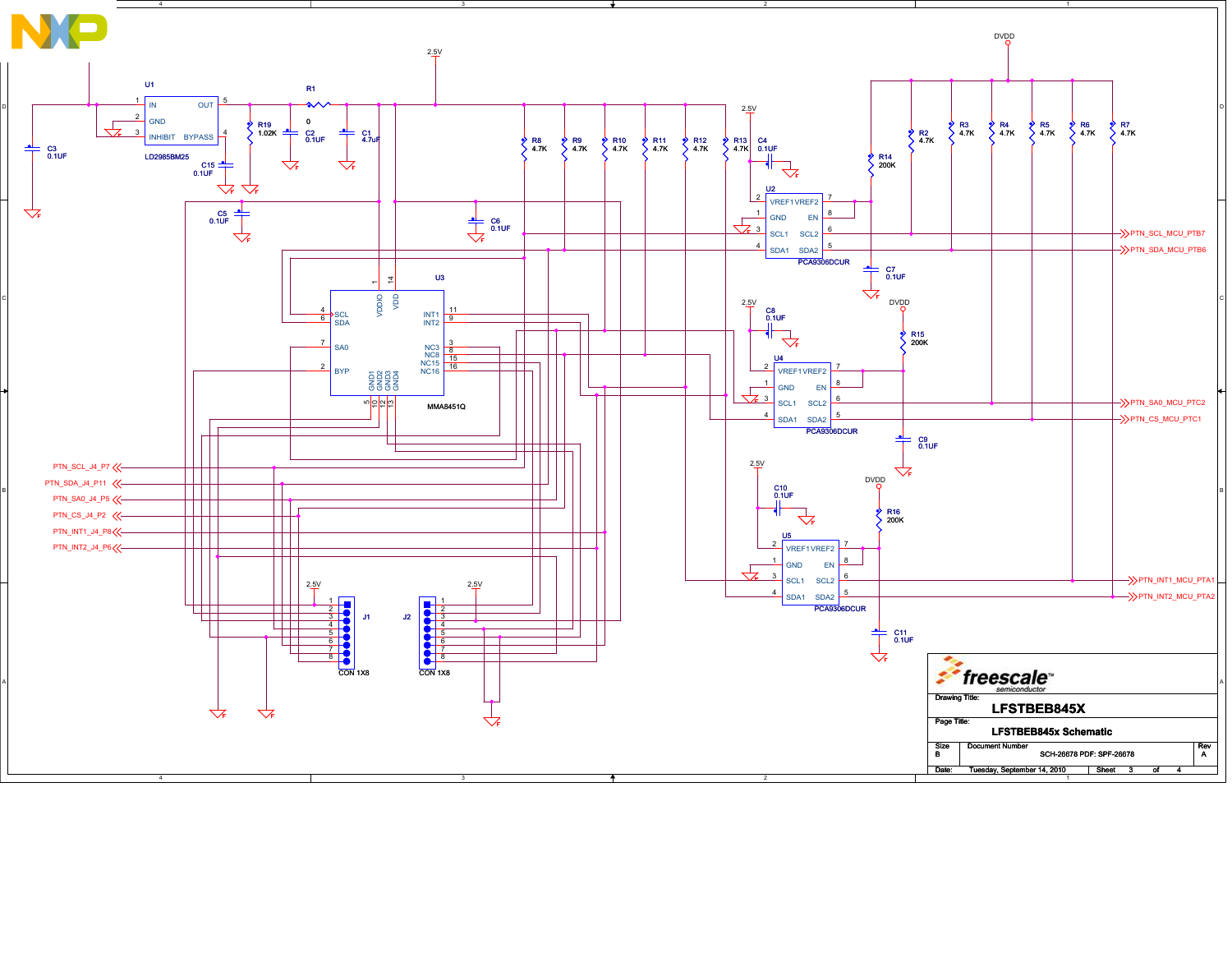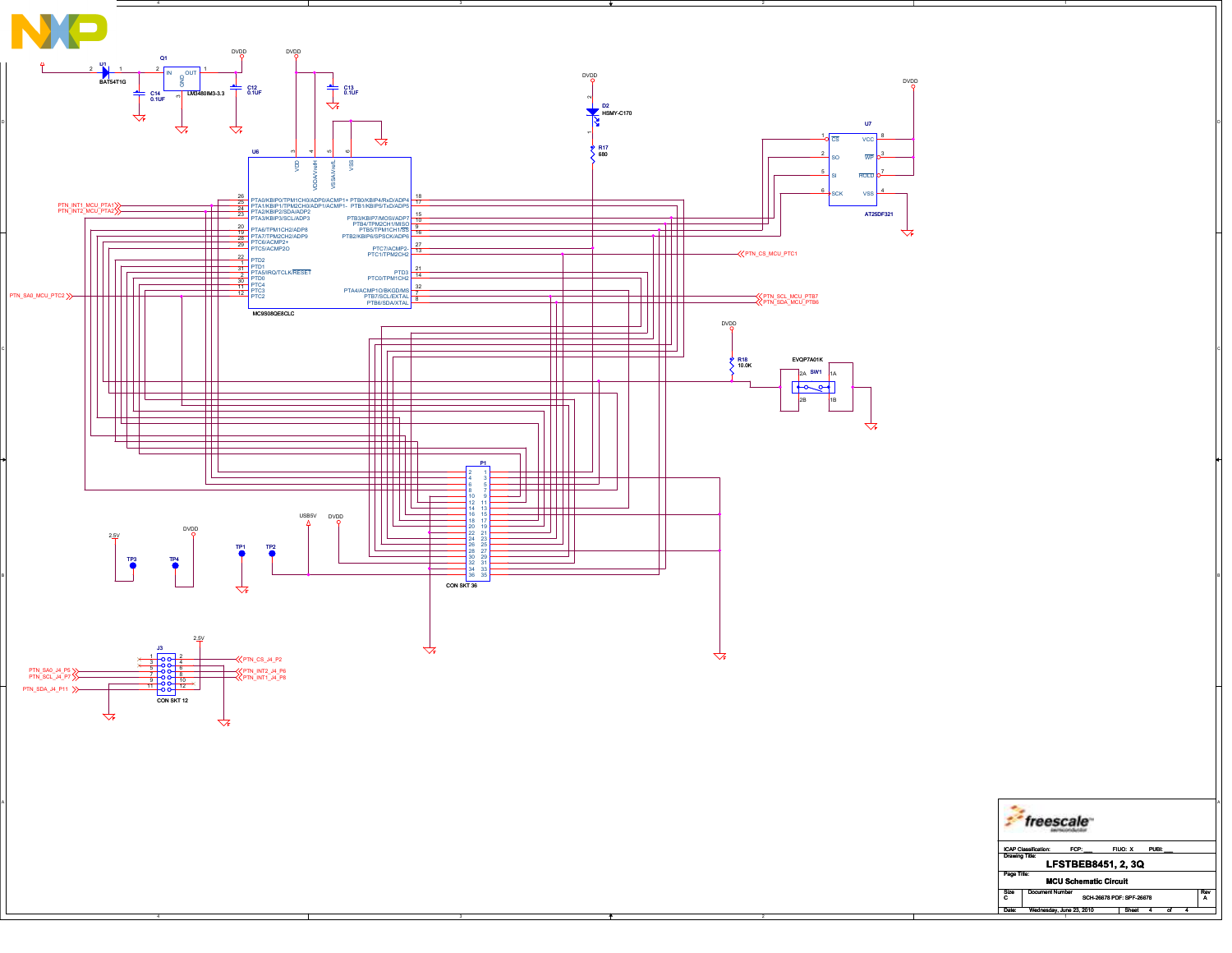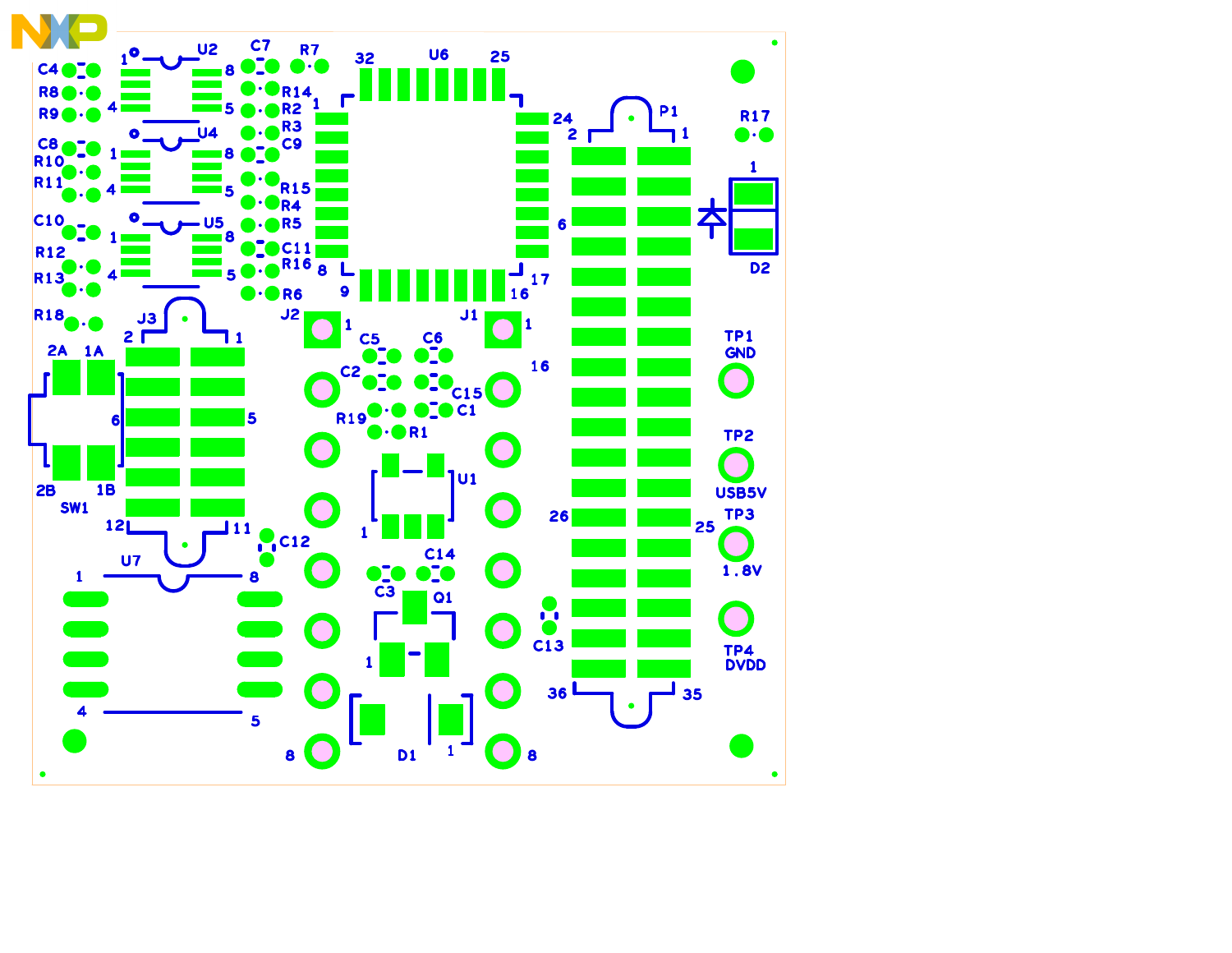

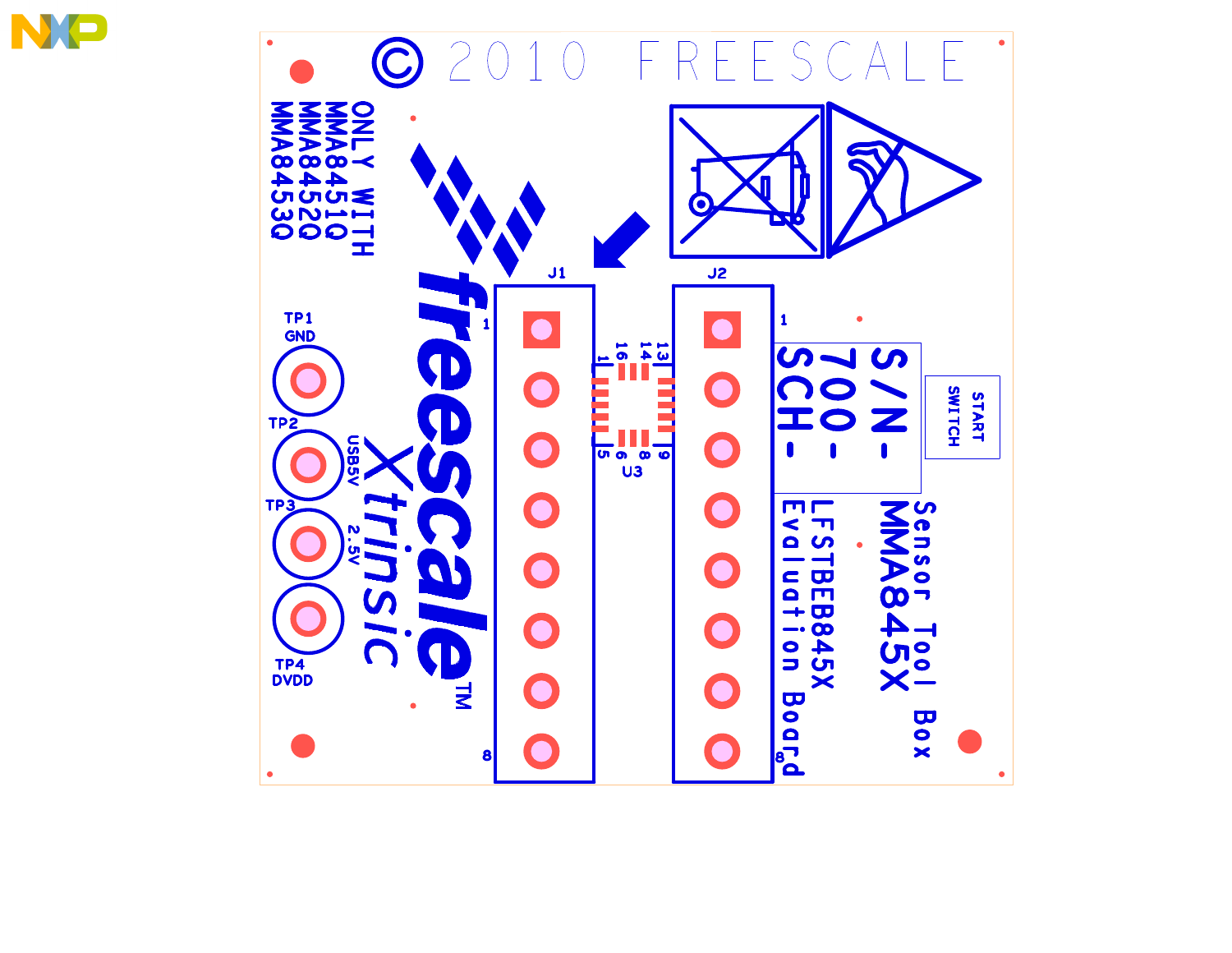|   | $-5$                        | $\sim$ $\sim$ $\sim$ $\sim$ $\sim$ $\sim$ $\sim$ | $\overline{\mathbf{3}}$ |                         |                                  | $\overline{1}$                                                                                                                                                                                                                       |               |
|---|-----------------------------|--------------------------------------------------|-------------------------|-------------------------|----------------------------------|--------------------------------------------------------------------------------------------------------------------------------------------------------------------------------------------------------------------------------------|---------------|
| N | a of Contents               |                                                  |                         |                         |                                  | Revisions                                                                                                                                                                                                                            |               |
|   |                             |                                                  |                         |                         | Description<br>Rev               |                                                                                                                                                                                                                                      | Date          |
|   |                             |                                                  |                         |                         |                                  |                                                                                                                                                                                                                                      |               |
|   | Schematic<br>$\mathfrak{I}$ |                                                  |                         |                         | Original Release<br>$\mathbb{A}$ |                                                                                                                                                                                                                                      | $6 - 22 - 10$ |
|   |                             |                                                  |                         |                         |                                  |                                                                                                                                                                                                                                      |               |
|   |                             |                                                  |                         |                         |                                  |                                                                                                                                                                                                                                      |               |
|   |                             |                                                  |                         |                         |                                  |                                                                                                                                                                                                                                      |               |
|   |                             |                                                  |                         |                         |                                  |                                                                                                                                                                                                                                      |               |
|   |                             |                                                  |                         |                         |                                  |                                                                                                                                                                                                                                      |               |
|   |                             |                                                  |                         |                         |                                  |                                                                                                                                                                                                                                      |               |
|   |                             |                                                  |                         |                         |                                  |                                                                                                                                                                                                                                      |               |
|   |                             |                                                  |                         |                         |                                  |                                                                                                                                                                                                                                      |               |
|   |                             |                                                  |                         |                         |                                  |                                                                                                                                                                                                                                      |               |
|   |                             |                                                  |                         |                         |                                  |                                                                                                                                                                                                                                      |               |
|   |                             |                                                  |                         |                         |                                  |                                                                                                                                                                                                                                      |               |
|   |                             |                                                  |                         |                         |                                  |                                                                                                                                                                                                                                      |               |
|   |                             |                                                  |                         |                         |                                  |                                                                                                                                                                                                                                      |               |
|   |                             |                                                  |                         |                         |                                  |                                                                                                                                                                                                                                      |               |
|   |                             |                                                  |                         |                         |                                  |                                                                                                                                                                                                                                      |               |
|   |                             |                                                  |                         |                         |                                  |                                                                                                                                                                                                                                      |               |
|   |                             |                                                  |                         |                         |                                  |                                                                                                                                                                                                                                      |               |
|   |                             |                                                  |                         |                         |                                  |                                                                                                                                                                                                                                      |               |
|   |                             |                                                  |                         |                         |                                  |                                                                                                                                                                                                                                      |               |
|   |                             |                                                  |                         |                         |                                  |                                                                                                                                                                                                                                      |               |
|   |                             |                                                  |                         |                         |                                  |                                                                                                                                                                                                                                      |               |
|   |                             |                                                  |                         |                         |                                  |                                                                                                                                                                                                                                      |               |
|   |                             |                                                  |                         |                         |                                  |                                                                                                                                                                                                                                      |               |
|   |                             |                                                  |                         |                         |                                  |                                                                                                                                                                                                                                      |               |
|   |                             |                                                  |                         |                         |                                  |                                                                                                                                                                                                                                      |               |
|   |                             |                                                  |                         |                         |                                  |                                                                                                                                                                                                                                      |               |
|   |                             |                                                  |                         |                         |                                  |                                                                                                                                                                                                                                      |               |
|   |                             |                                                  |                         |                         |                                  |                                                                                                                                                                                                                                      |               |
|   |                             |                                                  |                         |                         |                                  |                                                                                                                                                                                                                                      |               |
|   |                             |                                                  |                         |                         |                                  |                                                                                                                                                                                                                                      |               |
|   |                             |                                                  |                         |                         |                                  |                                                                                                                                                                                                                                      |               |
|   |                             |                                                  |                         |                         |                                  |                                                                                                                                                                                                                                      |               |
|   |                             |                                                  |                         |                         |                                  |                                                                                                                                                                                                                                      |               |
|   |                             |                                                  |                         |                         |                                  |                                                                                                                                                                                                                                      |               |
|   |                             |                                                  |                         |                         |                                  |                                                                                                                                                                                                                                      |               |
|   |                             |                                                  |                         |                         |                                  |                                                                                                                                                                                                                                      |               |
|   |                             |                                                  |                         |                         |                                  |                                                                                                                                                                                                                                      |               |
|   |                             |                                                  |                         |                         |                                  |                                                                                                                                                                                                                                      |               |
|   |                             |                                                  |                         |                         |                                  |                                                                                                                                                                                                                                      |               |
|   |                             |                                                  |                         |                         |                                  |                                                                                                                                                                                                                                      |               |
|   |                             |                                                  |                         |                         |                                  |                                                                                                                                                                                                                                      |               |
|   |                             |                                                  |                         |                         |                                  |                                                                                                                                                                                                                                      |               |
|   |                             |                                                  |                         |                         |                                  |                                                                                                                                                                                                                                      |               |
|   |                             |                                                  |                         |                         |                                  |                                                                                                                                                                                                                                      |               |
|   |                             |                                                  |                         |                         |                                  |                                                                                                                                                                                                                                      |               |
|   |                             |                                                  |                         |                         |                                  |                                                                                                                                                                                                                                      |               |
|   |                             |                                                  |                         |                         |                                  |                                                                                                                                                                                                                                      |               |
|   |                             |                                                  |                         |                         |                                  |                                                                                                                                                                                                                                      |               |
|   |                             |                                                  |                         |                         |                                  |                                                                                                                                                                                                                                      |               |
|   |                             |                                                  |                         |                         |                                  |                                                                                                                                                                                                                                      |               |
|   |                             |                                                  |                         |                         |                                  |                                                                                                                                                                                                                                      |               |
|   |                             |                                                  |                         |                         |                                  |                                                                                                                                                                                                                                      |               |
|   |                             |                                                  |                         |                         |                                  |                                                                                                                                                                                                                                      |               |
|   |                             |                                                  |                         |                         |                                  |                                                                                                                                                                                                                                      |               |
|   |                             |                                                  |                         |                         |                                  |                                                                                                                                                                                                                                      |               |
|   |                             |                                                  |                         |                         |                                  |                                                                                                                                                                                                                                      |               |
|   |                             |                                                  |                         |                         |                                  |                                                                                                                                                                                                                                      |               |
|   |                             |                                                  |                         |                         |                                  |                                                                                                                                                                                                                                      |               |
|   |                             |                                                  |                         |                         |                                  |                                                                                                                                                                                                                                      |               |
|   |                             |                                                  |                         |                         |                                  | <b>RASG - Inertial</b>                                                                                                                                                                                                               |               |
|   |                             |                                                  |                         |                         |                                  |                                                                                                                                                                                                                                      |               |
|   |                             |                                                  |                         |                         | $\mathcal{F}$ freescale          | 2100 E. Elliot Rd<br>Tempe, AZ 85284                                                                                                                                                                                                 |               |
|   |                             |                                                  |                         |                         | semiconductor                    |                                                                                                                                                                                                                                      |               |
|   |                             |                                                  |                         |                         |                                  | This document contains information proprietary to Freescale Semiconductor and shall not be used for<br>singlneering design, procurement or manufacture in whole or in part without the expression of Freescale Semiconductor.<br>pri |               |
|   |                             |                                                  |                         |                         |                                  |                                                                                                                                                                                                                                      |               |
|   |                             |                                                  |                         |                         |                                  | ICAP Classification: FCP:<br>FIUO:                                                                                                                                                                                                   | PUBI:         |
|   |                             |                                                  |                         | Designer:<br>K. Tuck    | <b>Drawing Title:</b>            |                                                                                                                                                                                                                                      |               |
|   |                             |                                                  |                         |                         |                                  | <b>MMA8451Q Dip</b>                                                                                                                                                                                                                  |               |
|   |                             |                                                  |                         |                         |                                  |                                                                                                                                                                                                                                      |               |
|   |                             |                                                  |                         | Drawn by:<br>W.Agyepong | Page Title:                      |                                                                                                                                                                                                                                      |               |
|   |                             |                                                  |                         |                         |                                  | <pagetitle></pagetitle>                                                                                                                                                                                                              |               |
|   |                             |                                                  |                         |                         | <b>Document Number</b>           |                                                                                                                                                                                                                                      |               |
|   |                             |                                                  |                         | Approved:<br>K. Tuck    | Size<br>B                        | SCH-76784 PDF: SPF-76784                                                                                                                                                                                                             | Rev<br>A      |
|   |                             |                                                  |                         |                         |                                  |                                                                                                                                                                                                                                      |               |
|   |                             |                                                  |                         |                         | Date: Tuesday, June 22, 2010     | Sheet 1 of 1                                                                                                                                                                                                                         |               |
|   |                             | $\overline{4}$                                   | $\overline{\mathbf{3}}$ |                         |                                  |                                                                                                                                                                                                                                      |               |
|   |                             |                                                  |                         |                         |                                  |                                                                                                                                                                                                                                      |               |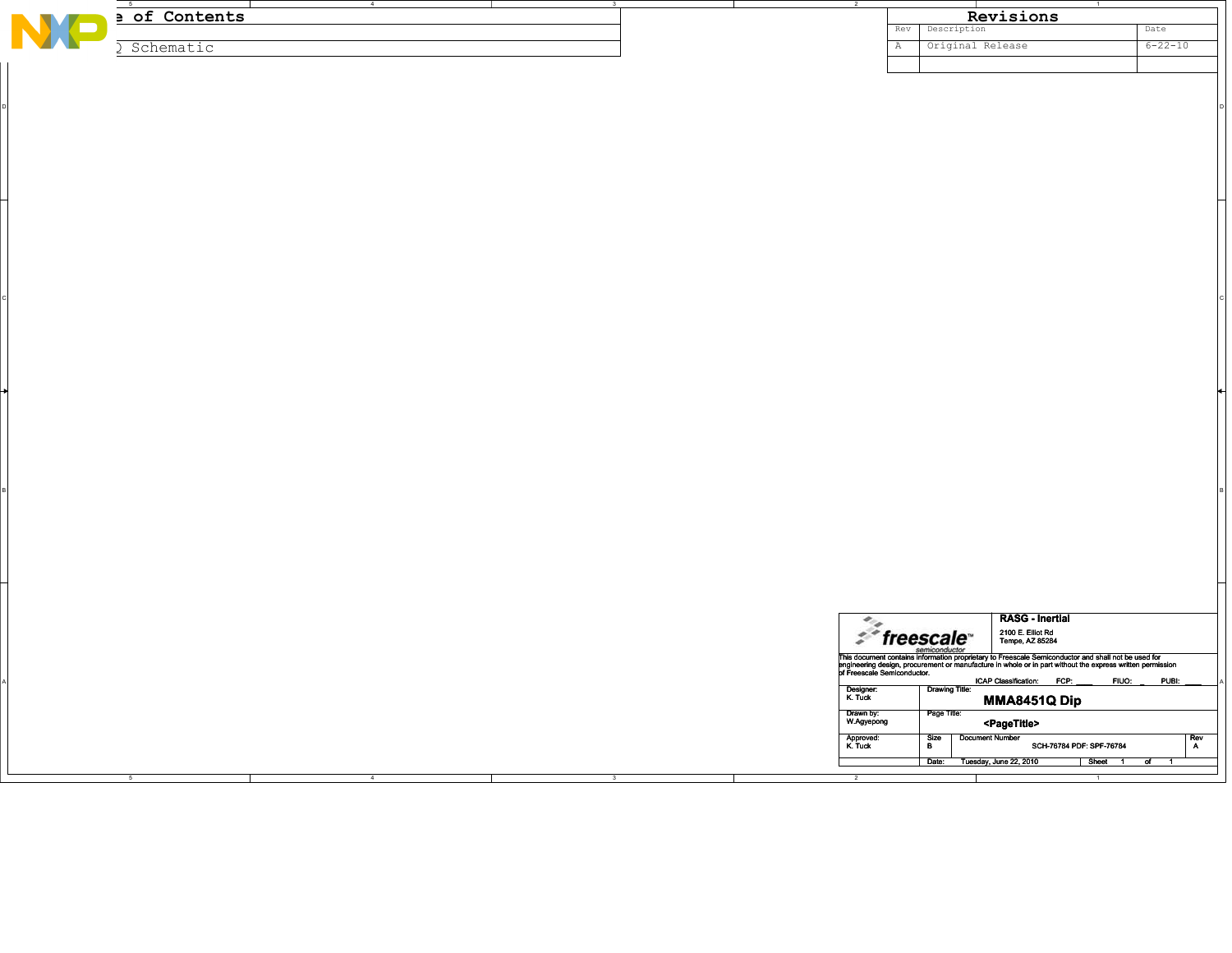| wise Specified:<br>All capacitor's are in uF, some are 10% or 20%<br>All voltages are DC<br>All polarized capacitors are tantalum                                  | are in ohms, most are 1%, 1/10 Watt. Otherwise are 5%, 1/8 Watt. |  |                          |                                                    |             |
|--------------------------------------------------------------------------------------------------------------------------------------------------------------------|------------------------------------------------------------------|--|--------------------------|----------------------------------------------------|-------------|
| 2. Interrupted lines coded with the same letter or letter<br>combinations are electrically connected.                                                              |                                                                  |  |                          |                                                    |             |
| 3. Device type number is for reference only. The number<br>varies with the manufacturer.                                                                           |                                                                  |  |                          |                                                    |             |
| 4. Special signal usage:<br>_B Denotes - Active-Low Signal<br><> or [] Denotes - Vectored Signals                                                                  |                                                                  |  |                          |                                                    |             |
| 5. Interpret diagram in accordance with American<br>National Standards Institute specifications, current<br>revision, with the exception of logic block symbology. |                                                                  |  |                          |                                                    |             |
|                                                                                                                                                                    |                                                                  |  |                          |                                                    |             |
|                                                                                                                                                                    |                                                                  |  |                          |                                                    |             |
|                                                                                                                                                                    |                                                                  |  |                          |                                                    |             |
|                                                                                                                                                                    |                                                                  |  |                          |                                                    |             |
|                                                                                                                                                                    |                                                                  |  |                          |                                                    |             |
|                                                                                                                                                                    |                                                                  |  |                          |                                                    |             |
|                                                                                                                                                                    |                                                                  |  |                          |                                                    |             |
|                                                                                                                                                                    |                                                                  |  | ٠.                       |                                                    |             |
|                                                                                                                                                                    |                                                                  |  | <b>Drawing Title:</b>    | $z^*$ freescale<br><b>MMA8451Q DIP</b>             |             |
|                                                                                                                                                                    |                                                                  |  | Page Title:<br>Size<br>B | <b>NOTES</b><br><b>Document Number</b>             | $R$ ev<br>A |
|                                                                                                                                                                    |                                                                  |  | Date:                    | SCH-76784 PDF: SPF-76784<br>Tuesday, June 22, 2010 | Sheet       |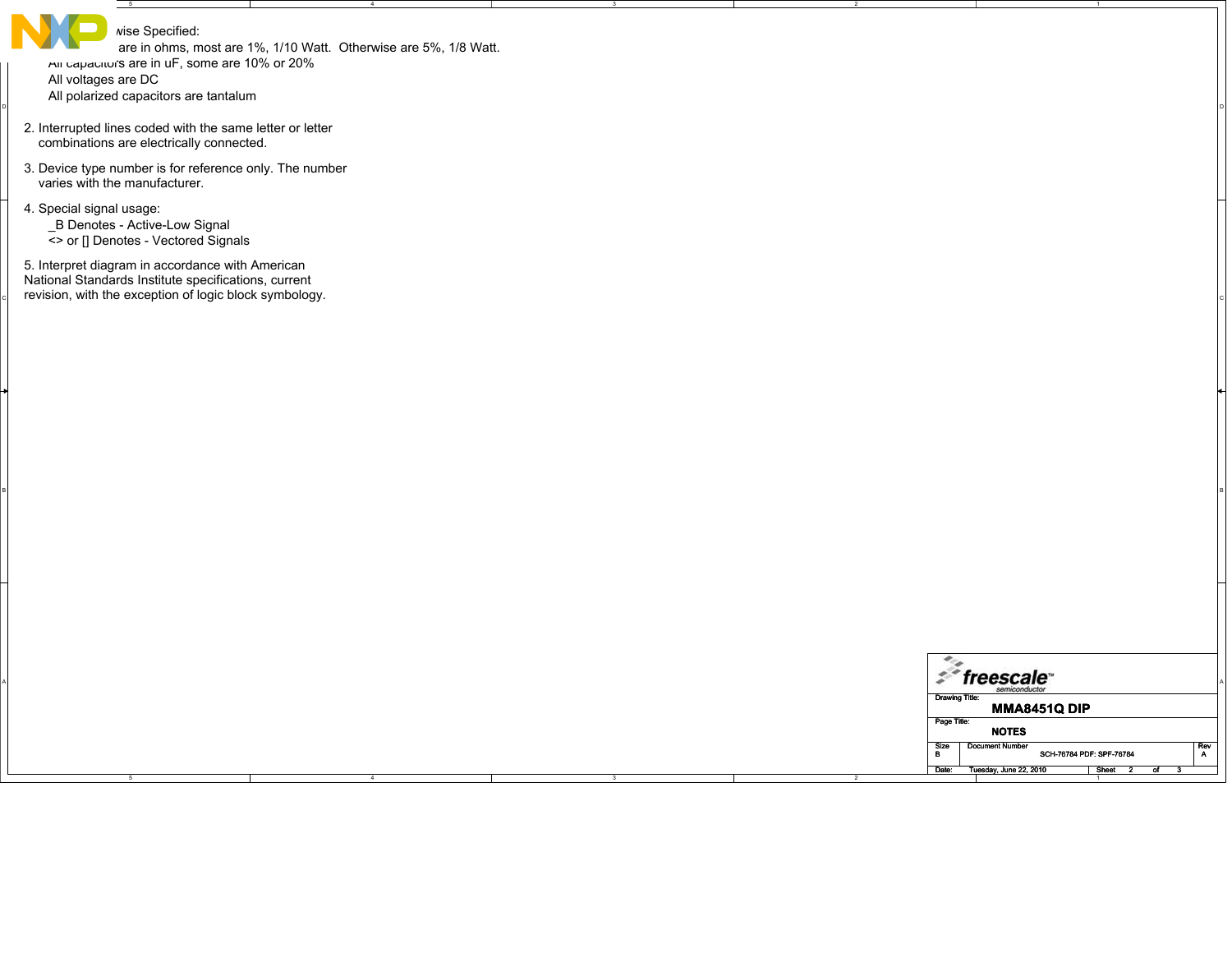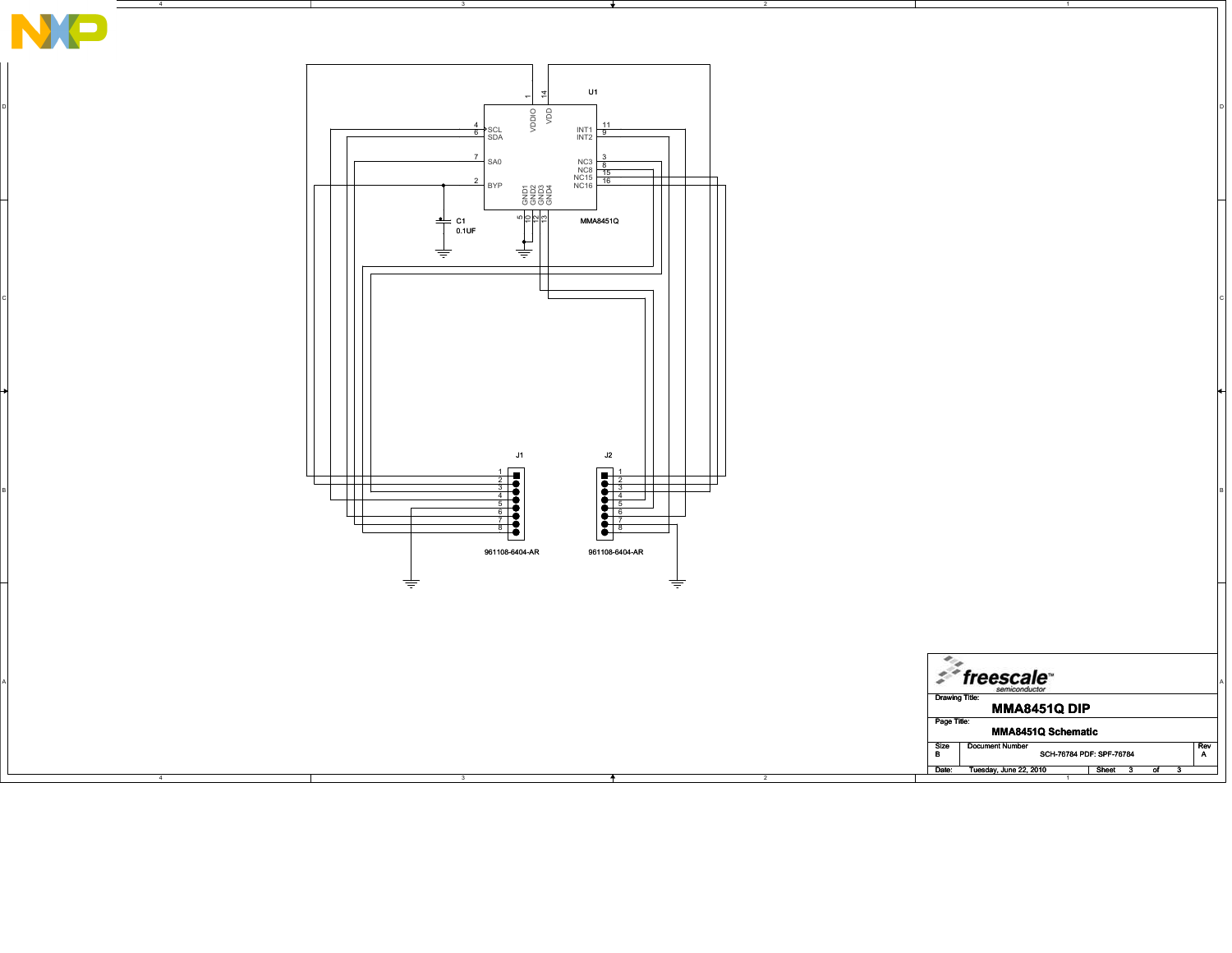

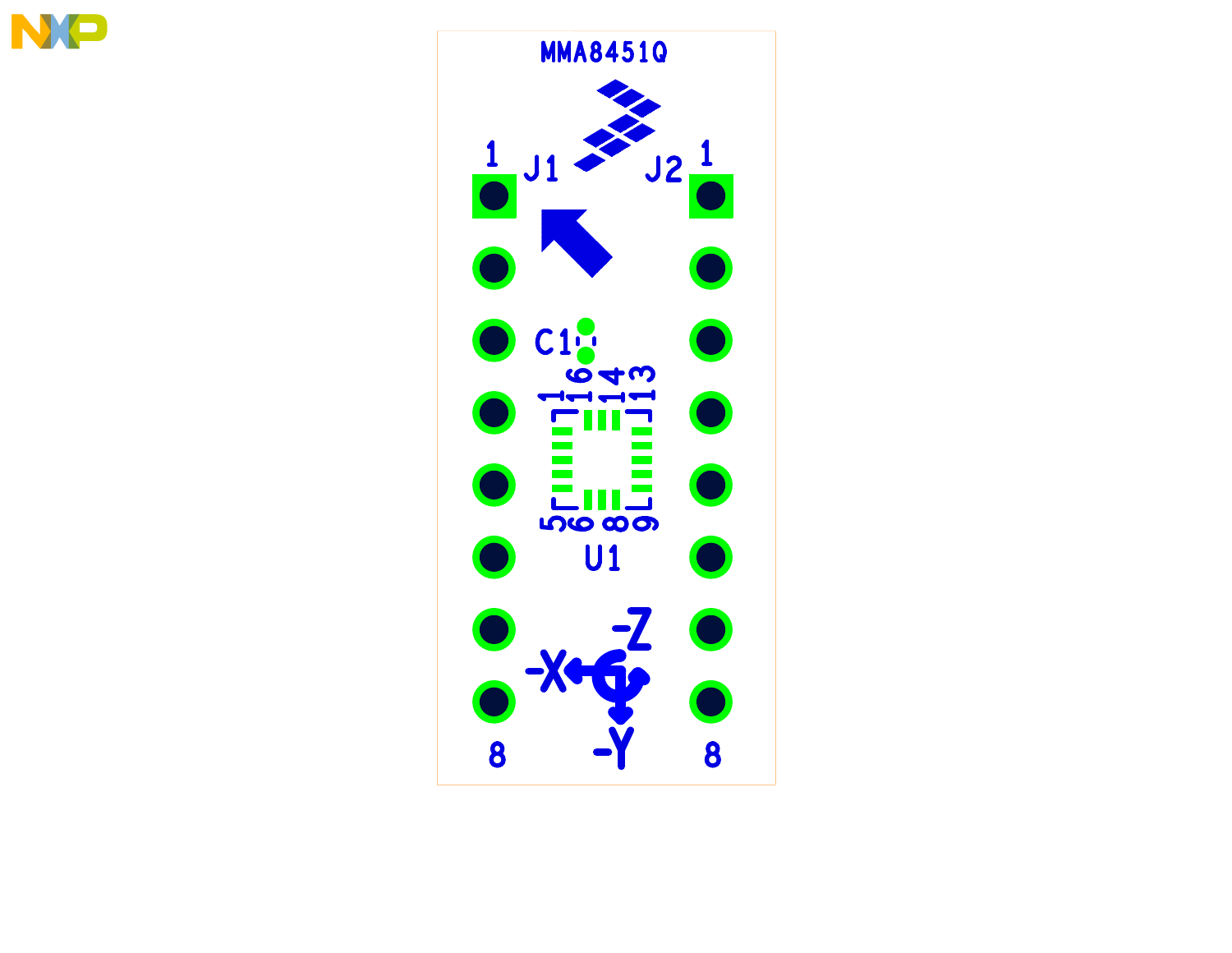

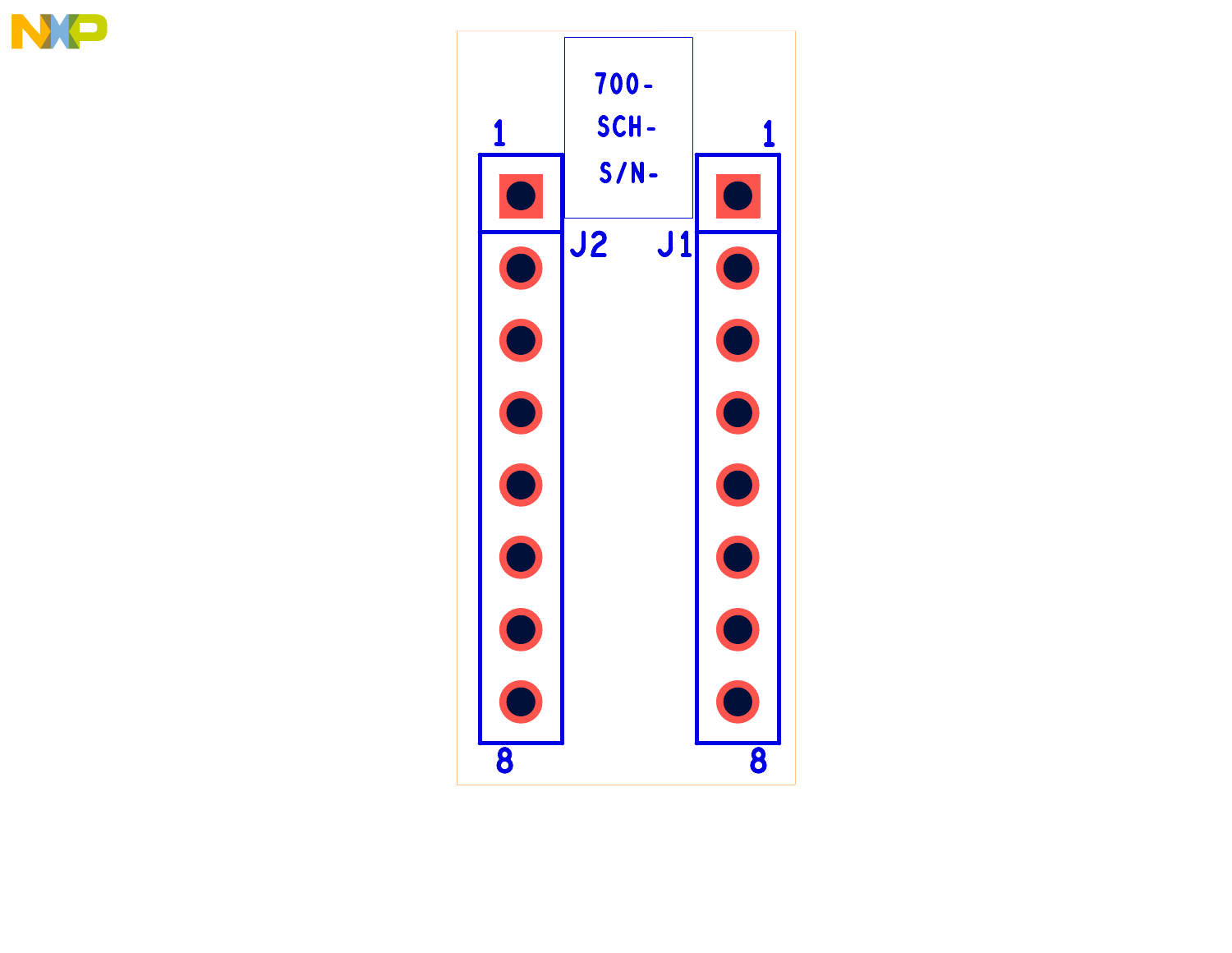|   | $-5$                        | $\overline{4}$ | $\overline{\mathbf{3}}$ |                         |                                                                                                                                                                                                                                      | $\overline{1}$ |
|---|-----------------------------|----------------|-------------------------|-------------------------|--------------------------------------------------------------------------------------------------------------------------------------------------------------------------------------------------------------------------------------|----------------|
| N | a of Contents               |                |                         |                         | Revisions                                                                                                                                                                                                                            |                |
|   |                             |                |                         |                         | Description<br>Rev                                                                                                                                                                                                                   | Date           |
|   |                             |                |                         |                         |                                                                                                                                                                                                                                      |                |
|   | Schematic<br>$\mathfrak{I}$ |                |                         |                         | Original Release<br>$\mathbb{A}$                                                                                                                                                                                                     | $6 - 22 - 10$  |
|   |                             |                |                         |                         |                                                                                                                                                                                                                                      |                |
|   |                             |                |                         |                         |                                                                                                                                                                                                                                      |                |
|   |                             |                |                         |                         |                                                                                                                                                                                                                                      |                |
|   |                             |                |                         |                         |                                                                                                                                                                                                                                      |                |
|   |                             |                |                         |                         |                                                                                                                                                                                                                                      |                |
|   |                             |                |                         |                         |                                                                                                                                                                                                                                      |                |
|   |                             |                |                         |                         |                                                                                                                                                                                                                                      |                |
|   |                             |                |                         |                         |                                                                                                                                                                                                                                      |                |
|   |                             |                |                         |                         |                                                                                                                                                                                                                                      |                |
|   |                             |                |                         |                         |                                                                                                                                                                                                                                      |                |
|   |                             |                |                         |                         |                                                                                                                                                                                                                                      |                |
|   |                             |                |                         |                         |                                                                                                                                                                                                                                      |                |
|   |                             |                |                         |                         |                                                                                                                                                                                                                                      |                |
|   |                             |                |                         |                         |                                                                                                                                                                                                                                      |                |
|   |                             |                |                         |                         |                                                                                                                                                                                                                                      |                |
|   |                             |                |                         |                         |                                                                                                                                                                                                                                      |                |
|   |                             |                |                         |                         |                                                                                                                                                                                                                                      |                |
|   |                             |                |                         |                         |                                                                                                                                                                                                                                      |                |
|   |                             |                |                         |                         |                                                                                                                                                                                                                                      |                |
|   |                             |                |                         |                         |                                                                                                                                                                                                                                      |                |
|   |                             |                |                         |                         |                                                                                                                                                                                                                                      |                |
|   |                             |                |                         |                         |                                                                                                                                                                                                                                      |                |
|   |                             |                |                         |                         |                                                                                                                                                                                                                                      |                |
|   |                             |                |                         |                         |                                                                                                                                                                                                                                      |                |
|   |                             |                |                         |                         |                                                                                                                                                                                                                                      |                |
|   |                             |                |                         |                         |                                                                                                                                                                                                                                      |                |
|   |                             |                |                         |                         |                                                                                                                                                                                                                                      |                |
|   |                             |                |                         |                         |                                                                                                                                                                                                                                      |                |
|   |                             |                |                         |                         |                                                                                                                                                                                                                                      |                |
|   |                             |                |                         |                         |                                                                                                                                                                                                                                      |                |
|   |                             |                |                         |                         |                                                                                                                                                                                                                                      |                |
|   |                             |                |                         |                         |                                                                                                                                                                                                                                      |                |
|   |                             |                |                         |                         |                                                                                                                                                                                                                                      |                |
|   |                             |                |                         |                         |                                                                                                                                                                                                                                      |                |
|   |                             |                |                         |                         |                                                                                                                                                                                                                                      |                |
|   |                             |                |                         |                         |                                                                                                                                                                                                                                      |                |
|   |                             |                |                         |                         |                                                                                                                                                                                                                                      |                |
|   |                             |                |                         |                         |                                                                                                                                                                                                                                      |                |
|   |                             |                |                         |                         |                                                                                                                                                                                                                                      |                |
|   |                             |                |                         |                         |                                                                                                                                                                                                                                      |                |
|   |                             |                |                         |                         |                                                                                                                                                                                                                                      |                |
|   |                             |                |                         |                         |                                                                                                                                                                                                                                      |                |
|   |                             |                |                         |                         |                                                                                                                                                                                                                                      |                |
|   |                             |                |                         |                         |                                                                                                                                                                                                                                      |                |
|   |                             |                |                         |                         |                                                                                                                                                                                                                                      |                |
|   |                             |                |                         |                         |                                                                                                                                                                                                                                      |                |
|   |                             |                |                         |                         |                                                                                                                                                                                                                                      |                |
|   |                             |                |                         |                         |                                                                                                                                                                                                                                      |                |
|   |                             |                |                         |                         |                                                                                                                                                                                                                                      |                |
|   |                             |                |                         |                         |                                                                                                                                                                                                                                      |                |
|   |                             |                |                         |                         |                                                                                                                                                                                                                                      |                |
|   |                             |                |                         |                         |                                                                                                                                                                                                                                      |                |
|   |                             |                |                         |                         |                                                                                                                                                                                                                                      |                |
|   |                             |                |                         |                         |                                                                                                                                                                                                                                      |                |
|   |                             |                |                         |                         |                                                                                                                                                                                                                                      |                |
|   |                             |                |                         |                         |                                                                                                                                                                                                                                      |                |
|   |                             |                |                         |                         | <b>RASG - Inertial</b>                                                                                                                                                                                                               |                |
|   |                             |                |                         |                         |                                                                                                                                                                                                                                      |                |
|   |                             |                |                         |                         | $\mathcal{F}$ freescale<br>2100 E. Elliot Rd<br>Tempe, AZ 85284                                                                                                                                                                      |                |
|   |                             |                |                         |                         | semiconductor                                                                                                                                                                                                                        |                |
|   |                             |                |                         |                         |                                                                                                                                                                                                                                      |                |
|   |                             |                |                         |                         | This document contains information proprietary to Freescale Semiconductor and shall not be used for<br>singlneering design, procurement or manufacture in whole or in part without the expression of Freescale Semiconductor.<br>pri |                |
|   |                             |                |                         |                         | ICAP Classification: FCP:                                                                                                                                                                                                            | FIUO:<br>PUBI: |
|   |                             |                |                         | Designer:<br>K. Tuck    | <b>Drawing Title:</b>                                                                                                                                                                                                                |                |
|   |                             |                |                         |                         | <b>MMA8452Q DIP</b>                                                                                                                                                                                                                  |                |
|   |                             |                |                         | Drawn by:<br>W.Agyepong | Page Title:                                                                                                                                                                                                                          |                |
|   |                             |                |                         |                         | <pagetitle></pagetitle>                                                                                                                                                                                                              |                |
|   |                             |                |                         |                         | <b>Document Number</b>                                                                                                                                                                                                               |                |
|   |                             |                |                         | Approved:<br>K. Tuck    | Size<br>B<br>SCH-76785 PDF: SPF-76785                                                                                                                                                                                                | Rev<br>A       |
|   |                             |                |                         |                         |                                                                                                                                                                                                                                      |                |
|   |                             |                |                         |                         | Date: Tuesday, June 22, 2010                                                                                                                                                                                                         | Sheet 1 of 1   |
|   |                             | $\overline{4}$ | $\overline{\mathbf{3}}$ |                         |                                                                                                                                                                                                                                      |                |
|   |                             |                |                         |                         |                                                                                                                                                                                                                                      |                |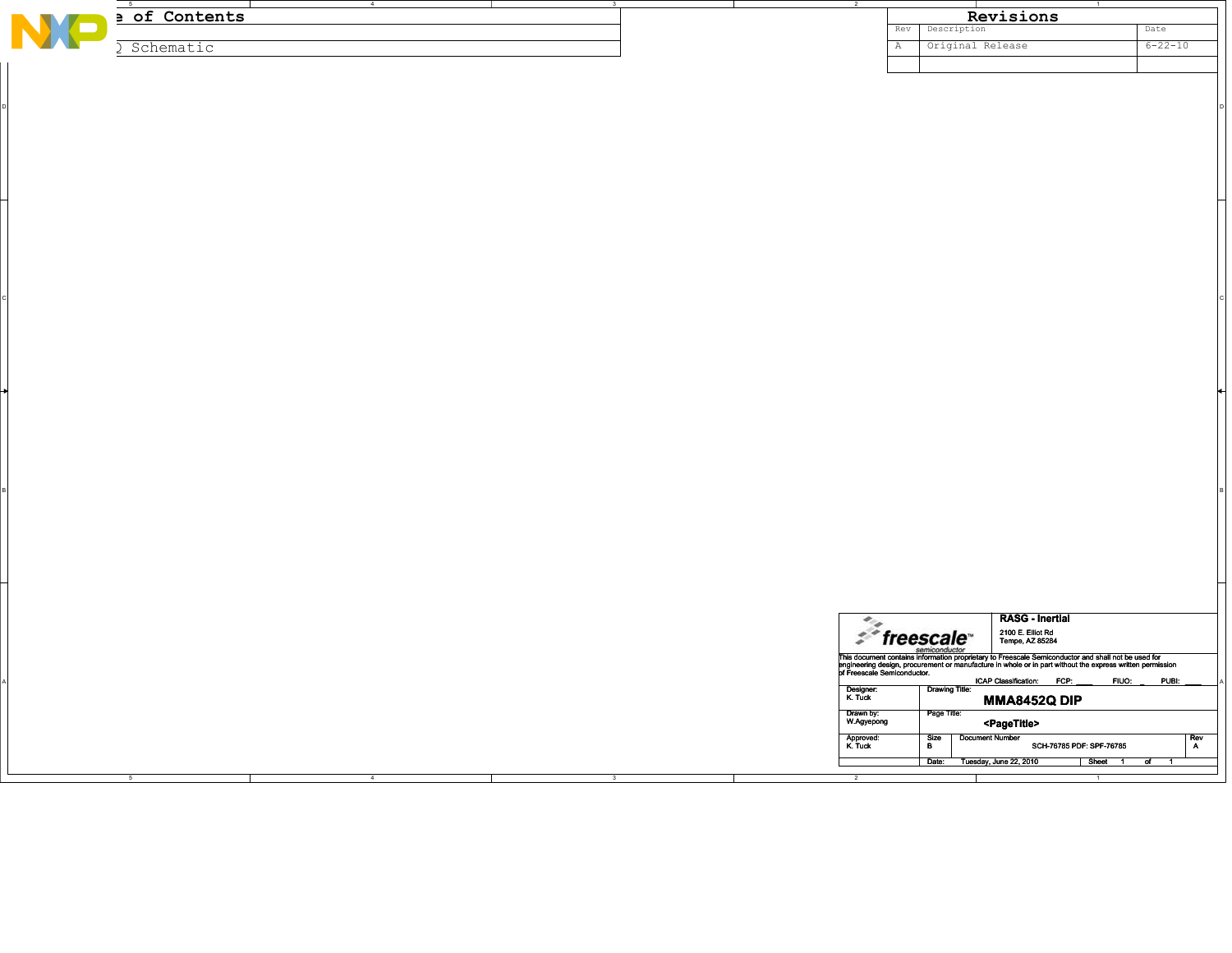| $-5$                                                                                                                                                               |                                                                  |  |                                                                                                |
|--------------------------------------------------------------------------------------------------------------------------------------------------------------------|------------------------------------------------------------------|--|------------------------------------------------------------------------------------------------|
| wise Specified:<br>All capacitor's are in uF, some are 10% or 20%<br>All voltages are DC<br>All polarized capacitors are tantalum                                  | are in ohms, most are 1%, 1/10 Watt. Otherwise are 5%, 1/8 Watt. |  |                                                                                                |
| 2. Interrupted lines coded with the same letter or letter<br>combinations are electrically connected.                                                              |                                                                  |  |                                                                                                |
| 3. Device type number is for reference only. The number<br>varies with the manufacturer.                                                                           |                                                                  |  |                                                                                                |
| 4. Special signal usage:<br>_B Denotes - Active-Low Signal<br><> or [] Denotes - Vectored Signals                                                                  |                                                                  |  |                                                                                                |
| 5. Interpret diagram in accordance with American<br>National Standards Institute specifications, current<br>revision, with the exception of logic block symbology. |                                                                  |  |                                                                                                |
|                                                                                                                                                                    |                                                                  |  |                                                                                                |
|                                                                                                                                                                    |                                                                  |  |                                                                                                |
|                                                                                                                                                                    |                                                                  |  |                                                                                                |
|                                                                                                                                                                    |                                                                  |  |                                                                                                |
|                                                                                                                                                                    |                                                                  |  |                                                                                                |
|                                                                                                                                                                    |                                                                  |  |                                                                                                |
|                                                                                                                                                                    |                                                                  |  | $\epsilon_{\alpha}$<br>$% \mathsf{freescale}^*$                                                |
|                                                                                                                                                                    |                                                                  |  | <b>Drawing Title:</b><br><b>MMA8452Q DIP</b><br>Page Title:                                    |
|                                                                                                                                                                    |                                                                  |  | <b>NOTES</b><br><b>Document Number</b><br>$R$ ev<br>A<br>Size<br>B<br>SCH-76785 PDF: SPF-76785 |
|                                                                                                                                                                    |                                                                  |  | Date:<br>Tuesday, June 22, 2010<br>Sheet<br>σf                                                 |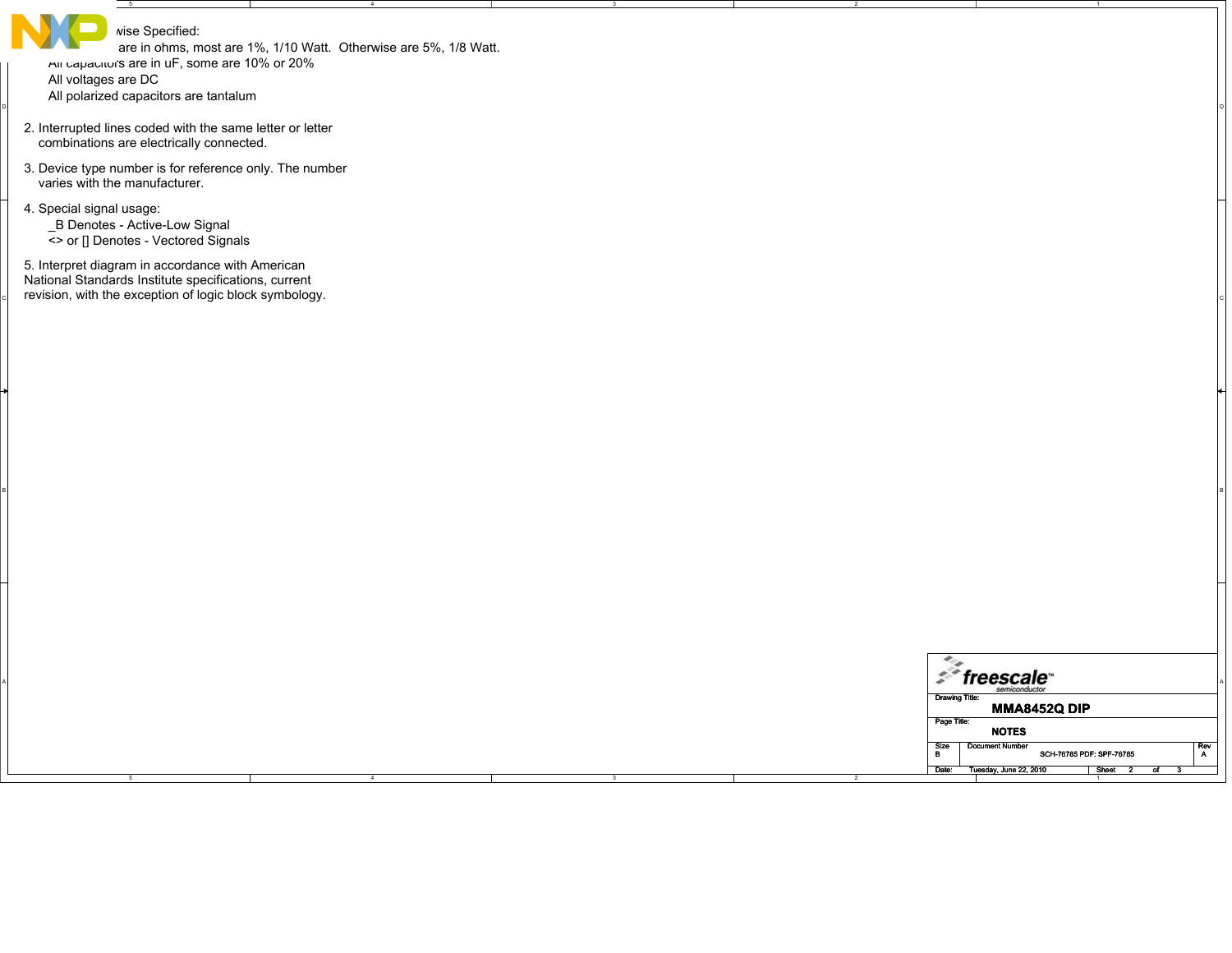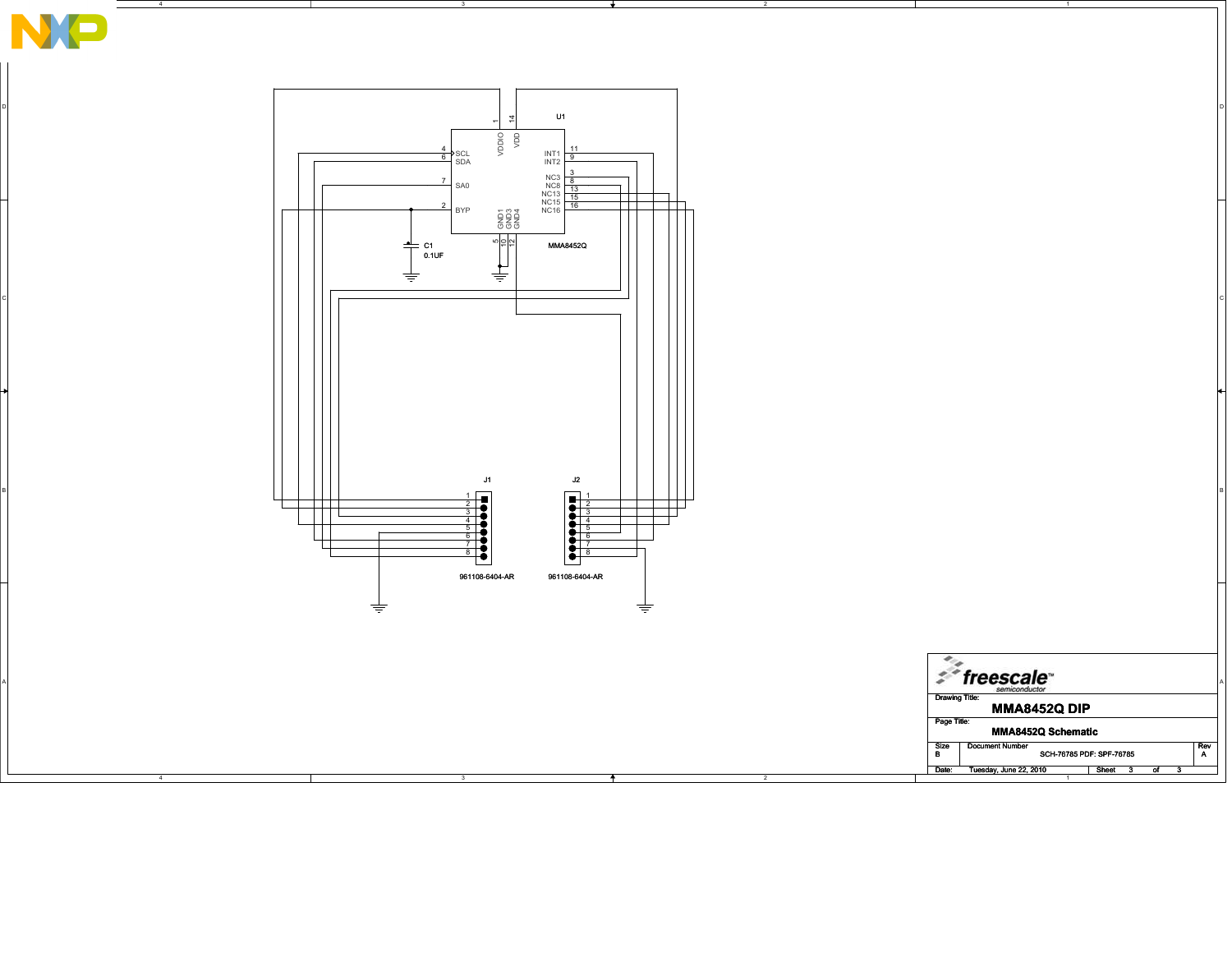

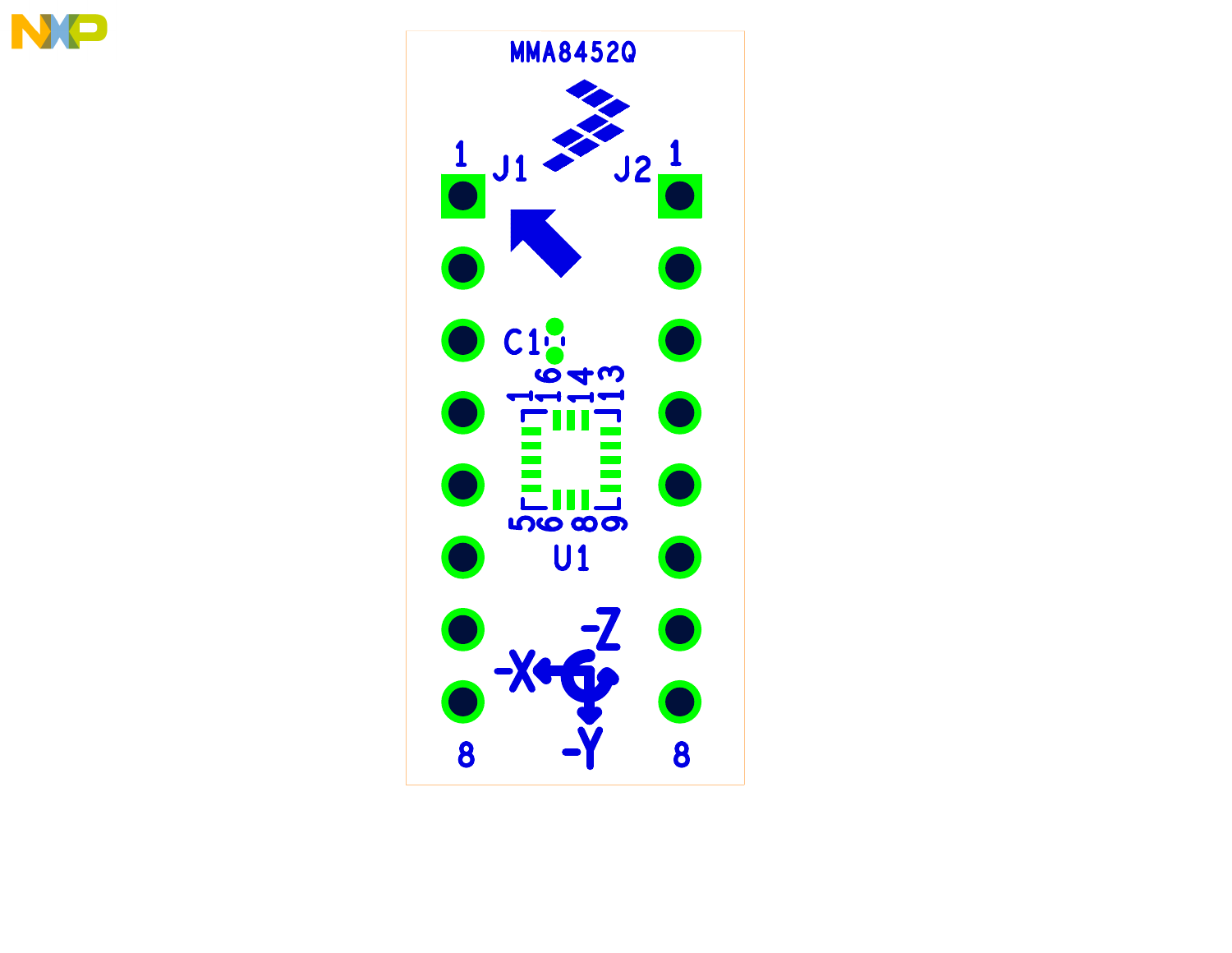

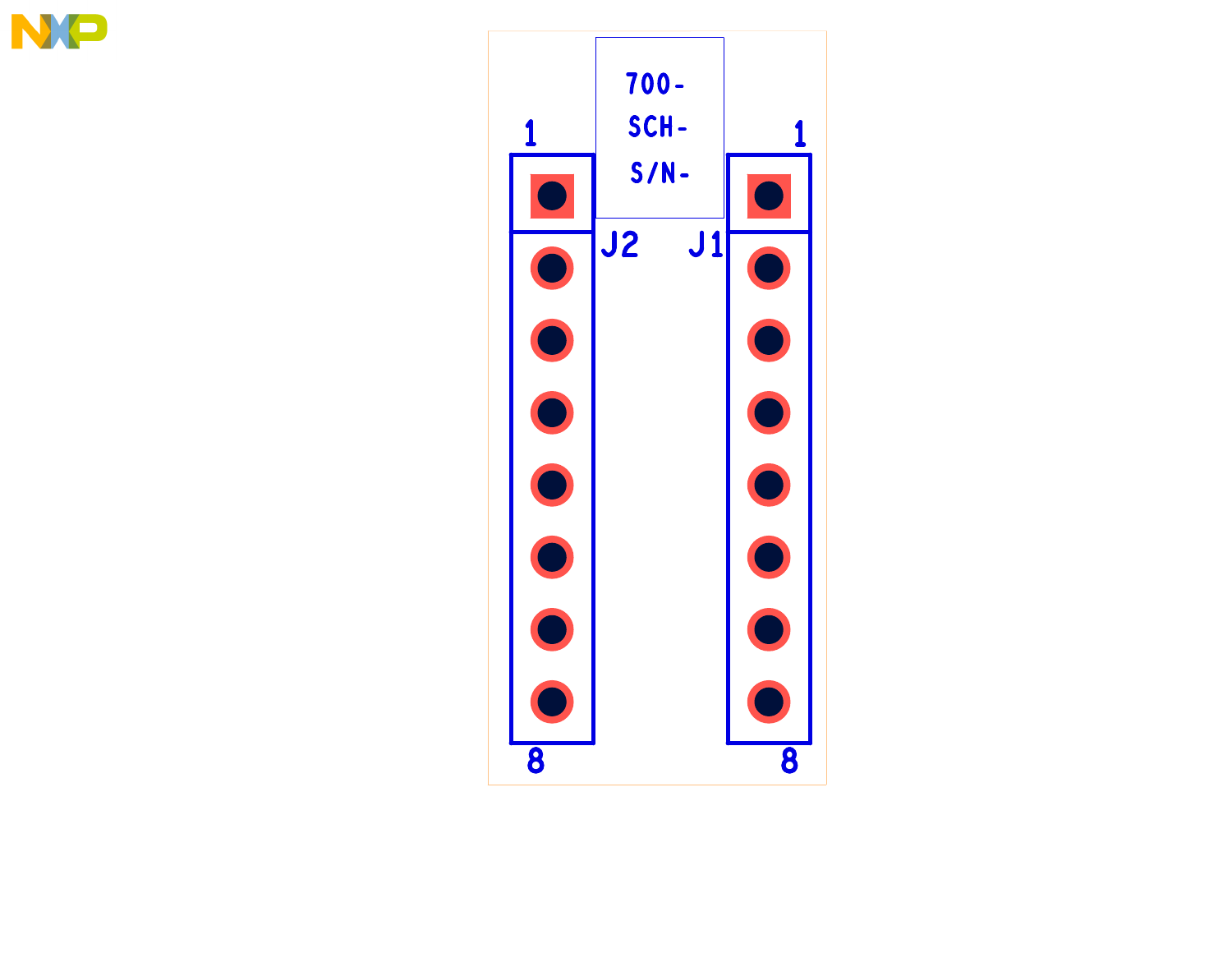|   | $-5$                        | $\sim$ $\sim$ $\sim$ $\sim$ $\sim$ $\sim$ $\sim$ | $\overline{\mathbf{3}}$ |                         |                                  | $\overline{1}$                                                                                                                                                                                                                       |               |
|---|-----------------------------|--------------------------------------------------|-------------------------|-------------------------|----------------------------------|--------------------------------------------------------------------------------------------------------------------------------------------------------------------------------------------------------------------------------------|---------------|
| N | a of Contents               |                                                  |                         |                         |                                  | Revisions                                                                                                                                                                                                                            |               |
|   |                             |                                                  |                         |                         | Description<br>Rev               |                                                                                                                                                                                                                                      | Date          |
|   |                             |                                                  |                         |                         |                                  |                                                                                                                                                                                                                                      |               |
|   | Schematic<br>$\mathfrak{I}$ |                                                  |                         |                         | Original Release<br>$\mathbb{A}$ |                                                                                                                                                                                                                                      | $6 - 22 - 10$ |
|   |                             |                                                  |                         |                         |                                  |                                                                                                                                                                                                                                      |               |
|   |                             |                                                  |                         |                         |                                  |                                                                                                                                                                                                                                      |               |
|   |                             |                                                  |                         |                         |                                  |                                                                                                                                                                                                                                      |               |
|   |                             |                                                  |                         |                         |                                  |                                                                                                                                                                                                                                      |               |
|   |                             |                                                  |                         |                         |                                  |                                                                                                                                                                                                                                      |               |
|   |                             |                                                  |                         |                         |                                  |                                                                                                                                                                                                                                      |               |
|   |                             |                                                  |                         |                         |                                  |                                                                                                                                                                                                                                      |               |
|   |                             |                                                  |                         |                         |                                  |                                                                                                                                                                                                                                      |               |
|   |                             |                                                  |                         |                         |                                  |                                                                                                                                                                                                                                      |               |
|   |                             |                                                  |                         |                         |                                  |                                                                                                                                                                                                                                      |               |
|   |                             |                                                  |                         |                         |                                  |                                                                                                                                                                                                                                      |               |
|   |                             |                                                  |                         |                         |                                  |                                                                                                                                                                                                                                      |               |
|   |                             |                                                  |                         |                         |                                  |                                                                                                                                                                                                                                      |               |
|   |                             |                                                  |                         |                         |                                  |                                                                                                                                                                                                                                      |               |
|   |                             |                                                  |                         |                         |                                  |                                                                                                                                                                                                                                      |               |
|   |                             |                                                  |                         |                         |                                  |                                                                                                                                                                                                                                      |               |
|   |                             |                                                  |                         |                         |                                  |                                                                                                                                                                                                                                      |               |
|   |                             |                                                  |                         |                         |                                  |                                                                                                                                                                                                                                      |               |
|   |                             |                                                  |                         |                         |                                  |                                                                                                                                                                                                                                      |               |
|   |                             |                                                  |                         |                         |                                  |                                                                                                                                                                                                                                      |               |
|   |                             |                                                  |                         |                         |                                  |                                                                                                                                                                                                                                      |               |
|   |                             |                                                  |                         |                         |                                  |                                                                                                                                                                                                                                      |               |
|   |                             |                                                  |                         |                         |                                  |                                                                                                                                                                                                                                      |               |
|   |                             |                                                  |                         |                         |                                  |                                                                                                                                                                                                                                      |               |
|   |                             |                                                  |                         |                         |                                  |                                                                                                                                                                                                                                      |               |
|   |                             |                                                  |                         |                         |                                  |                                                                                                                                                                                                                                      |               |
|   |                             |                                                  |                         |                         |                                  |                                                                                                                                                                                                                                      |               |
|   |                             |                                                  |                         |                         |                                  |                                                                                                                                                                                                                                      |               |
|   |                             |                                                  |                         |                         |                                  |                                                                                                                                                                                                                                      |               |
|   |                             |                                                  |                         |                         |                                  |                                                                                                                                                                                                                                      |               |
|   |                             |                                                  |                         |                         |                                  |                                                                                                                                                                                                                                      |               |
|   |                             |                                                  |                         |                         |                                  |                                                                                                                                                                                                                                      |               |
|   |                             |                                                  |                         |                         |                                  |                                                                                                                                                                                                                                      |               |
|   |                             |                                                  |                         |                         |                                  |                                                                                                                                                                                                                                      |               |
|   |                             |                                                  |                         |                         |                                  |                                                                                                                                                                                                                                      |               |
|   |                             |                                                  |                         |                         |                                  |                                                                                                                                                                                                                                      |               |
|   |                             |                                                  |                         |                         |                                  |                                                                                                                                                                                                                                      |               |
|   |                             |                                                  |                         |                         |                                  |                                                                                                                                                                                                                                      |               |
|   |                             |                                                  |                         |                         |                                  |                                                                                                                                                                                                                                      |               |
|   |                             |                                                  |                         |                         |                                  |                                                                                                                                                                                                                                      |               |
|   |                             |                                                  |                         |                         |                                  |                                                                                                                                                                                                                                      |               |
|   |                             |                                                  |                         |                         |                                  |                                                                                                                                                                                                                                      |               |
|   |                             |                                                  |                         |                         |                                  |                                                                                                                                                                                                                                      |               |
|   |                             |                                                  |                         |                         |                                  |                                                                                                                                                                                                                                      |               |
|   |                             |                                                  |                         |                         |                                  |                                                                                                                                                                                                                                      |               |
|   |                             |                                                  |                         |                         |                                  |                                                                                                                                                                                                                                      |               |
|   |                             |                                                  |                         |                         |                                  |                                                                                                                                                                                                                                      |               |
|   |                             |                                                  |                         |                         |                                  |                                                                                                                                                                                                                                      |               |
|   |                             |                                                  |                         |                         |                                  |                                                                                                                                                                                                                                      |               |
|   |                             |                                                  |                         |                         |                                  |                                                                                                                                                                                                                                      |               |
|   |                             |                                                  |                         |                         |                                  |                                                                                                                                                                                                                                      |               |
|   |                             |                                                  |                         |                         |                                  |                                                                                                                                                                                                                                      |               |
|   |                             |                                                  |                         |                         |                                  |                                                                                                                                                                                                                                      |               |
|   |                             |                                                  |                         |                         |                                  |                                                                                                                                                                                                                                      |               |
|   |                             |                                                  |                         |                         |                                  |                                                                                                                                                                                                                                      |               |
|   |                             |                                                  |                         |                         |                                  |                                                                                                                                                                                                                                      |               |
|   |                             |                                                  |                         |                         |                                  | <b>RASG - Inertial</b>                                                                                                                                                                                                               |               |
|   |                             |                                                  |                         |                         |                                  |                                                                                                                                                                                                                                      |               |
|   |                             |                                                  |                         |                         | $\mathcal{F}$ freescale          | 2100 E. Elliot Rd<br>Tempe, AZ 85284                                                                                                                                                                                                 |               |
|   |                             |                                                  |                         |                         | semiconductor                    |                                                                                                                                                                                                                                      |               |
|   |                             |                                                  |                         |                         |                                  |                                                                                                                                                                                                                                      |               |
|   |                             |                                                  |                         |                         |                                  | This document contains information proprietary to Freescale Semiconductor and shall not be used for<br>singlneering design, procurement or manufacture in whole or in part without the expression of Freescale Semiconductor.<br>pri |               |
|   |                             |                                                  |                         |                         |                                  | ICAP Classification: FCP:<br>FIUO:                                                                                                                                                                                                   | PUBI:         |
|   |                             |                                                  |                         | Designer:<br>K. Tuck    | <b>Drawing Title:</b>            |                                                                                                                                                                                                                                      |               |
|   |                             |                                                  |                         |                         |                                  | <b>MMA8453Q DIP</b>                                                                                                                                                                                                                  |               |
|   |                             |                                                  |                         |                         | Page Title:                      |                                                                                                                                                                                                                                      |               |
|   |                             |                                                  |                         | Drawn by:<br>W.Agyepong |                                  | <pagetitle></pagetitle>                                                                                                                                                                                                              |               |
|   |                             |                                                  |                         |                         | <b>Document Number</b>           |                                                                                                                                                                                                                                      |               |
|   |                             |                                                  |                         | Approved:<br>K. Tuck    | Size<br>B                        | SCH-76786 PDF: SPF-76786                                                                                                                                                                                                             | Rev<br>A      |
|   |                             |                                                  |                         |                         |                                  |                                                                                                                                                                                                                                      |               |
|   |                             |                                                  |                         |                         | Date: Tuesday, June 22, 2010     | Sheet 1 of 1                                                                                                                                                                                                                         |               |
|   |                             | $\overline{4}$                                   | $\overline{\mathbf{3}}$ |                         |                                  |                                                                                                                                                                                                                                      |               |
|   |                             |                                                  |                         |                         |                                  |                                                                                                                                                                                                                                      |               |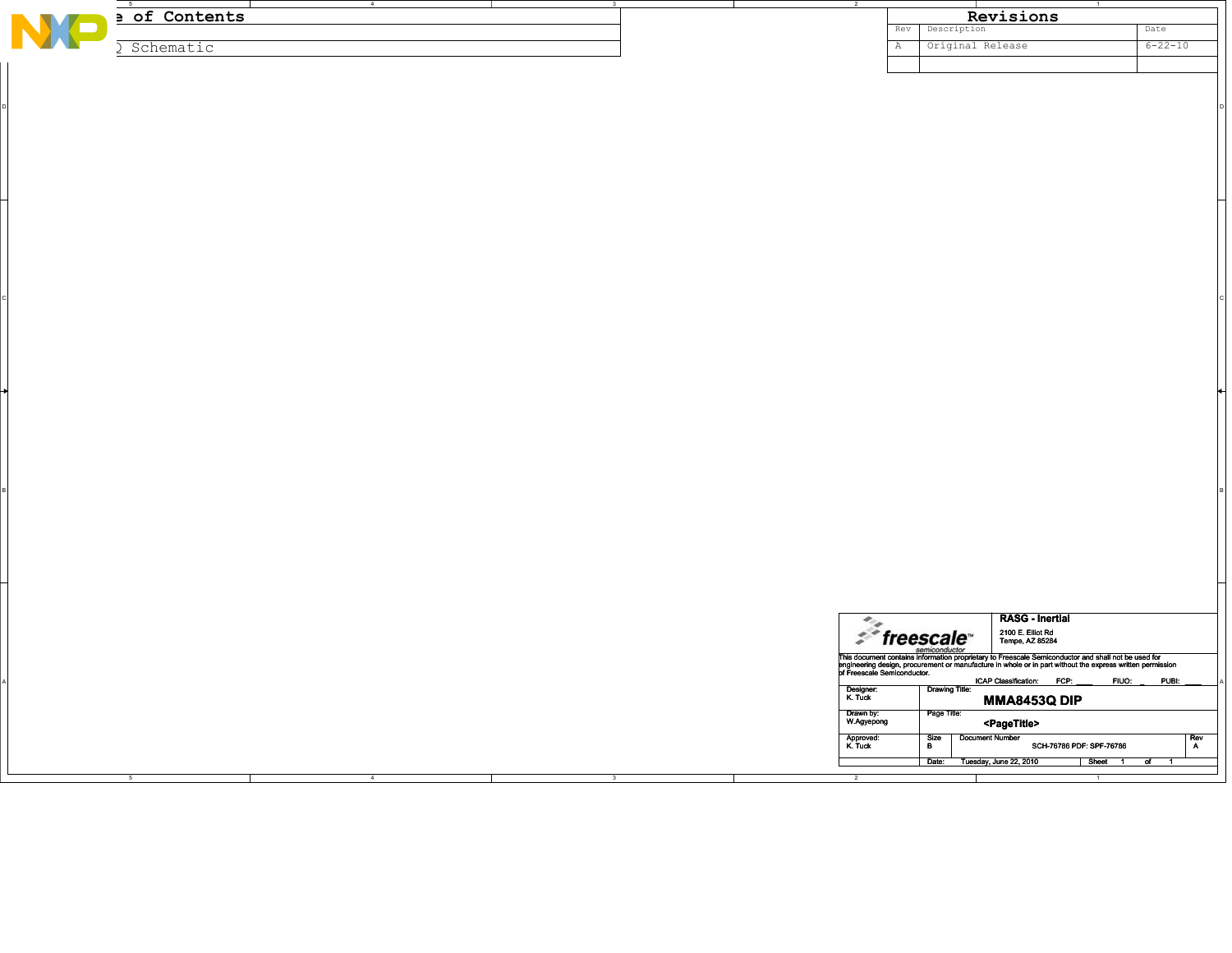| $-5$                                                                                                                                                               |                                                                  |  |                       |                                                                              |                            |
|--------------------------------------------------------------------------------------------------------------------------------------------------------------------|------------------------------------------------------------------|--|-----------------------|------------------------------------------------------------------------------|----------------------------|
| wise Specified:<br>All capacitor's are in uF, some are 10% or 20%<br>All voltages are DC<br>All polarized capacitors are tantalum                                  | are in ohms, most are 1%, 1/10 Watt. Otherwise are 5%, 1/8 Watt. |  |                       |                                                                              |                            |
| 2. Interrupted lines coded with the same letter or letter<br>combinations are electrically connected.                                                              |                                                                  |  |                       |                                                                              |                            |
| 3. Device type number is for reference only. The number<br>varies with the manufacturer.                                                                           |                                                                  |  |                       |                                                                              |                            |
| 4. Special signal usage:<br>_B Denotes - Active-Low Signal<br><> or [] Denotes - Vectored Signals                                                                  |                                                                  |  |                       |                                                                              |                            |
| 5. Interpret diagram in accordance with American<br>National Standards Institute specifications, current<br>revision, with the exception of logic block symbology. |                                                                  |  |                       |                                                                              |                            |
|                                                                                                                                                                    |                                                                  |  |                       |                                                                              |                            |
|                                                                                                                                                                    |                                                                  |  |                       |                                                                              |                            |
|                                                                                                                                                                    |                                                                  |  |                       |                                                                              |                            |
|                                                                                                                                                                    |                                                                  |  |                       |                                                                              |                            |
|                                                                                                                                                                    |                                                                  |  |                       |                                                                              |                            |
|                                                                                                                                                                    |                                                                  |  |                       |                                                                              |                            |
|                                                                                                                                                                    |                                                                  |  |                       |                                                                              |                            |
|                                                                                                                                                                    |                                                                  |  | $\epsilon_{\alpha}$   |                                                                              |                            |
|                                                                                                                                                                    |                                                                  |  | <b>Drawing Title:</b> | $z^*$ freescale                                                              |                            |
|                                                                                                                                                                    |                                                                  |  | Page Title:           | <b>MMA8453Q DIP</b><br><b>NOTES</b>                                          |                            |
|                                                                                                                                                                    |                                                                  |  | Size<br>B<br>Date:    | <b>Document Number</b><br>SCH-76786 PDF: SPF-76786<br>Tuesday, June 22, 2010 | $R$ ev<br>A<br>Sheet<br>σf |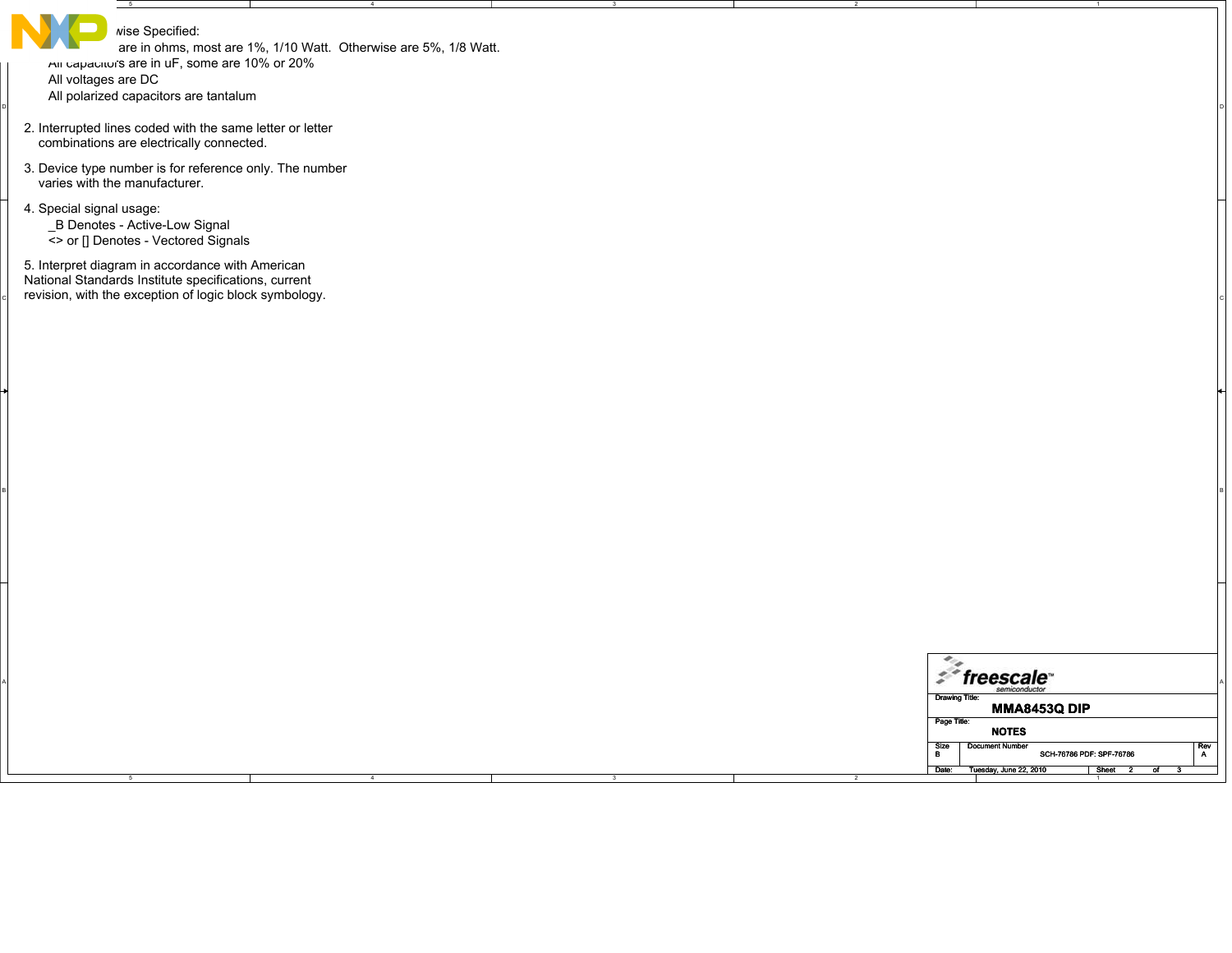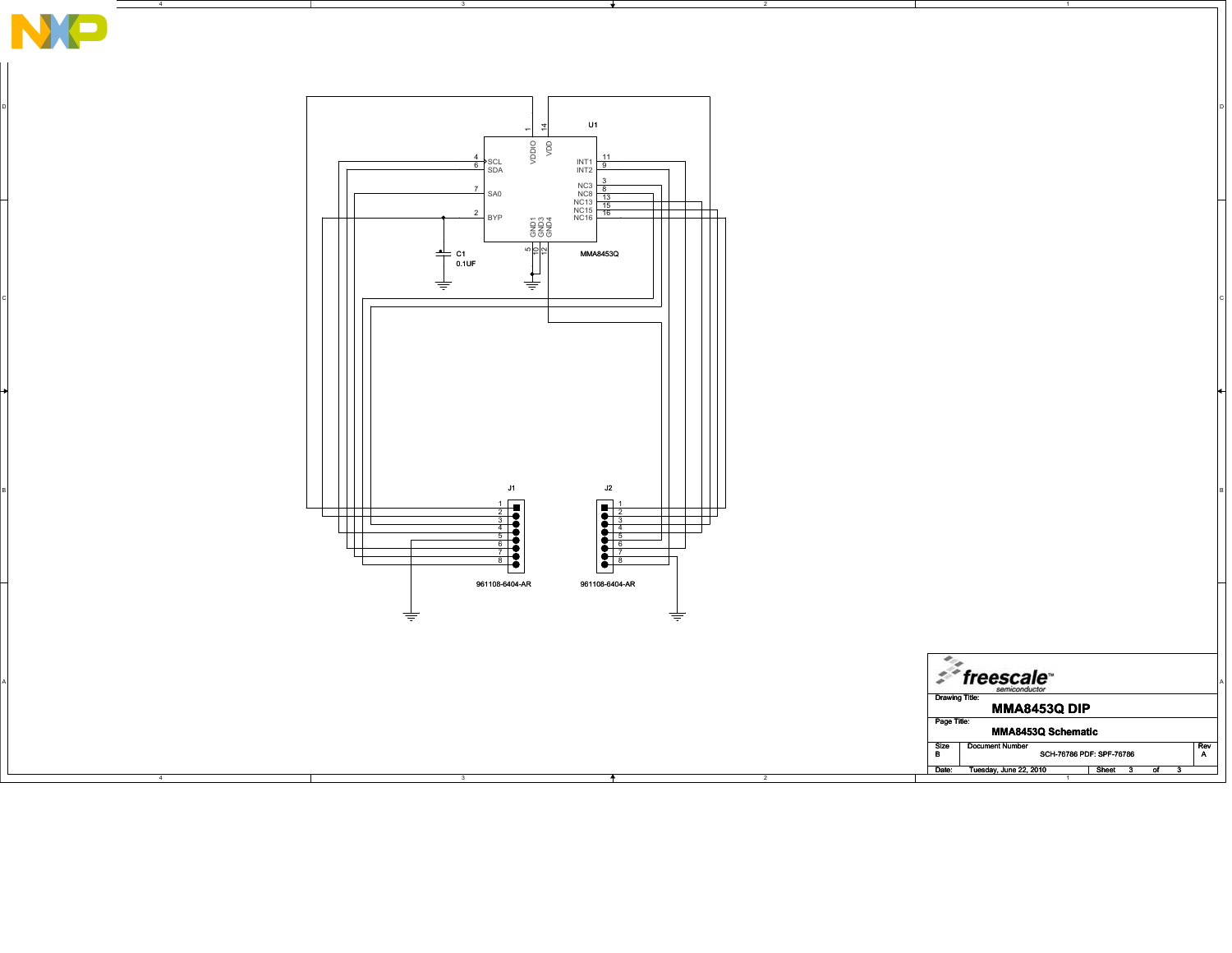